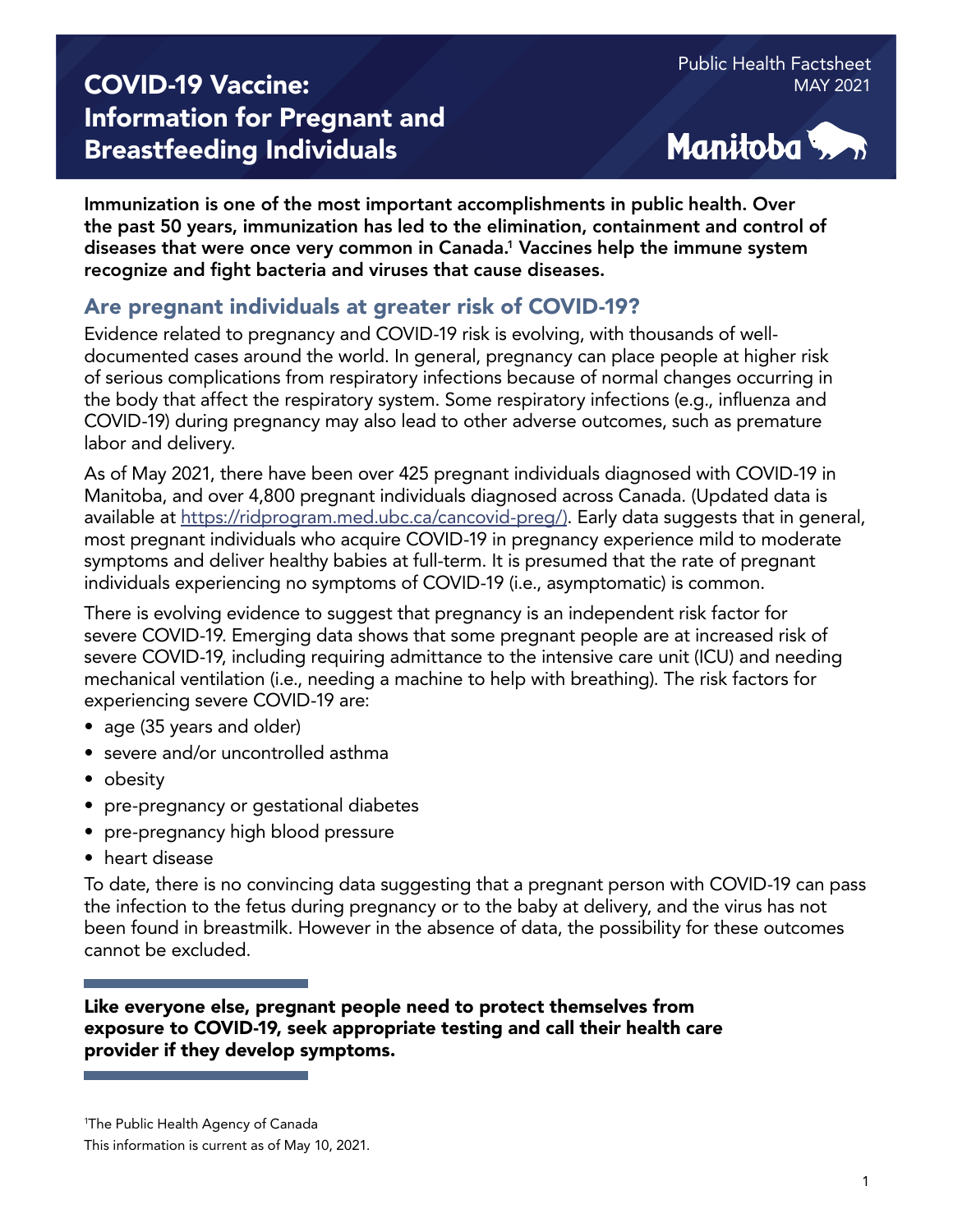## Should individuals who are pregnant, planning to become pregnant or are breastfeeding get the COVID-19 vaccine?

Early COVID-19 vaccine clinical trials did not include participants who were pregnant however, small numbers of individuals were found to be pregnant after vaccination. These pregnant individuals have not reported adverse events to date and continue to be followed. Clinical trials are ongoing and some manufacturers have started new trials that include pregnant individuals. Early data from a US-based study did not show safety issues among pregnant persons who received mRNA COVID-19 vaccines.2

The Society of Obstetricians and Gynecologists of Canada (SOGC)<sup>3</sup> recommends that breastfeeding and/or pregnant individuals in any trimester who are eligible for a COVID-19 vaccine should be able to make an informed decision by having access to up-to-date information about the safety and efficacy of the vaccine (including clear information about the data that is not yet available) and information about the risks of COVID-19 infection for them, considering:

- the risk of getting COVID-19 based on local epidemiology (i.e., evidence-based data on the disease and how it circulates in the population) and workplace situation and,
- the risk of experiencing serious complications from COVID-19 including ICU admittance and/or mechanical ventilation.

The National Advisory Committee on Immunization (NACI)4 recommends that:

- a complete vaccine series with a COVID-19 mRNA vaccine (Pfizer-BioNTech or Moderna) may be offered to pregnant individuals if a risk assessment deems that the benefits outweigh the potential risks for the individual and the fetus, and if informed consent includes discussion about the evidence on the use of COVID-19 vaccine in this population.
- a complete vaccine series with a COVID-19 vaccine may be offered to individuals who are breastfeeding if a risk assessment deems that the benefits outweigh the potential risks for the individual and the infant, and if informed consent includes discussion about the limited evidence on the use of COVID-19 vaccines in this population.

To arrive at an informed decision, breastfeeding and/or pregnant individuals should consider the following:

- There is evolving evidence that pregnancy alone is an independent risk factor for severe COVID-19. Age (older than 35 years old), severe and/or uncontrolled asthma, obesity, pre-pregnancy or gestational diabetes, pre-pregnancy high blood pressure and heart disease are independent risk factors for experiencing severe COVID-19 requiring admittance to the ICU and mechanical ventilation.
- There is limited data on the use, safety and effectiveness of the COVID-19 vaccine in pregnant and/or breastfeeding individuals.
- There is emerging data that shows antibodies are present in breast milk following maternal vaccination with an mRNA vaccine.
- There is currently no evidence to guide the time interval between the completion of the COVID-19 vaccine series and conception. NACI recommends delaying pregnancy by 28 days or more after receiving the COVID-19 vaccine series. NOTE: NACI has provided guidance to extend the spacing between the first and second doses to four months.

<sup>2</sup> Shimabukoru et al. Preliminary Findings of mRNA COVID-19 Vaccine Safety in Pregnant Persons. April 21, 2021. The New England Journal of Medicine.<https://www.nejm.org/doi/full/10.1056/NEJMoa2104983>

<sup>&</sup>lt;sup>3</sup> The Society of Obstetricians and Gynecologists of Canada is a national specialty organization compromised of health professionals working in the field of women's sexual and reproductive health.

<sup>4</sup> Canada's National Advisory Committee on Immunization (NACI) is an independent committee of recognized experts that provides informed advice on the use of vaccines in Canada. After Health Canada approves a vaccine, NACI critically evaluates all available evidence to make recommendations about its optimal use.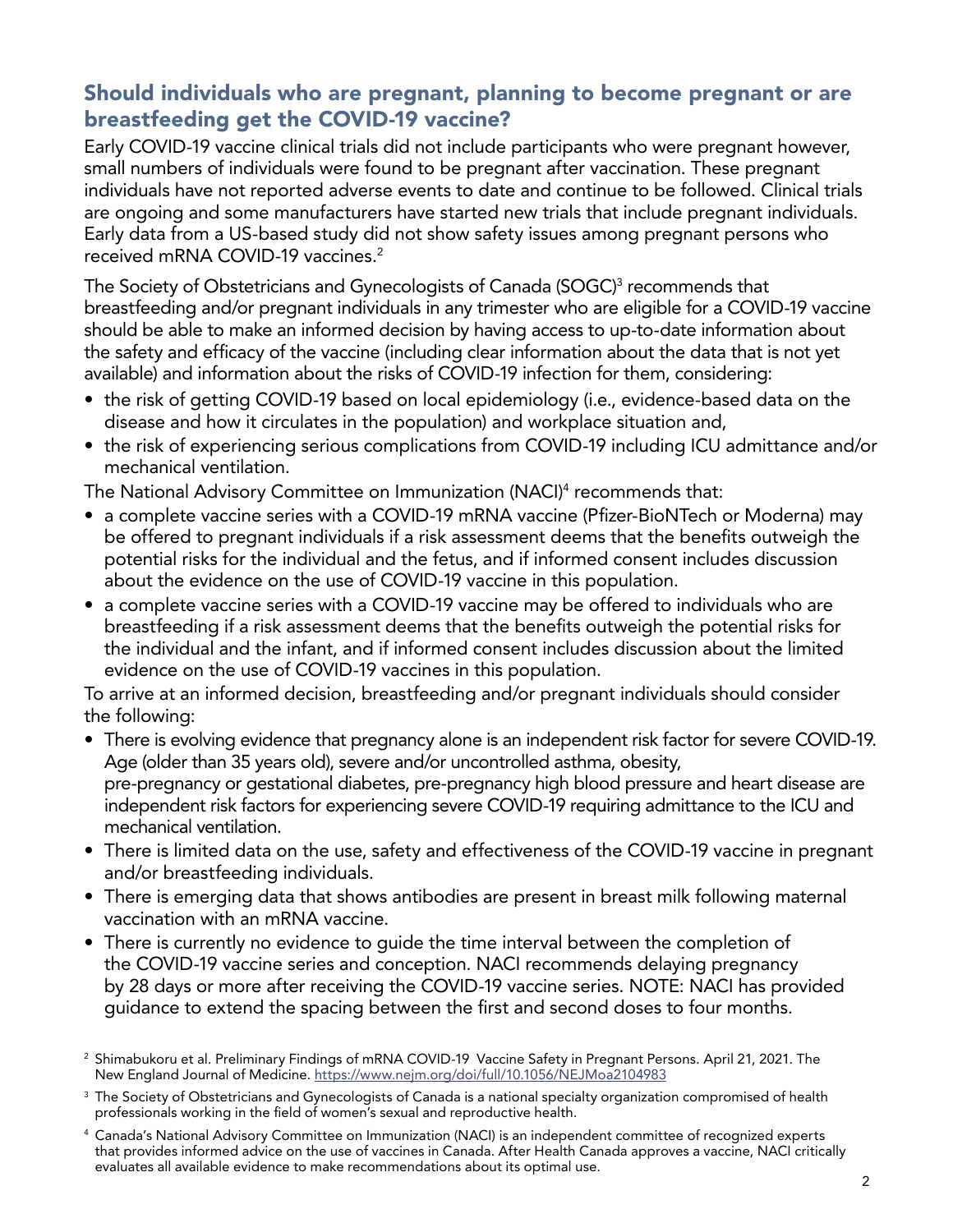## What if a person becomes pregnant before finishing a two dose COVID-19 vaccine series?

If pregnancy is determined after initiation of the vaccination series, completion of the series may be delayed until after pregnancy, unless risk factors for increased exposure or severe COVID-19 are present and informed consent for vaccination is obtained.

## How do pregnant individuals generally respond to vaccines?

In general, pregnant individuals have the same antibody response to a vaccine as non-pregnant individuals. This means they can generate the same number of protective antibodies after being vaccinated.

There is an initial period of inflammation after being vaccinated, as the immune system responds to a foreign substance. This is non-specific and accounts for the fatigue, headache and occasional low-grade fever that can follow any vaccination. In general, pregnant individuals have a slightly decreased inflammatory response and often report fewer side effects.

#### Why are some vaccines not permitted in pregnancy?

A few specific conditions, such as polio and rubella, are prevented with live (attenuated) vaccines. There is a concern that these "live" viruses could cross the placenta and harm the fetus whose own immune system is not mature enough to defend against them. However to date, there have been no cases that prove this theory. Pregnant individuals who were given live vaccines before realizing they were pregnant (sometimes more than halfway through pregnancy), had no known change in obstetrical outcomes and the newborns were born without signs of harm.

#### The COVID-19 vaccines are NOT live vaccines.

There have been rare but serious reports of people experiencing blood clots following immunization with a viral vector COVID-19 vaccine (AstraZeneca or Janssen). Therefore, the National Advisory Committee on Immunization (NACI) preferentially recommends an mRNA COVID-19 vaccine (Pfizer-BioNTech or Moderna) for pregnant individuals, citing published safety data and concerns about treating blood clots in pregnant persons, should it occur.

### Some people have dangerous allergic reactions to a vaccine. Is pregnancy likely to cause more of these reactions?

In most cases, allergies seen with vaccination are related to the ingredients in the vaccine. These allergies are rare and a severe allergic reaction (anaphylaxis) is even more rare. For information about any of the COVID-19 vaccine's ingredients, please review the vaccine manufacturer's product information at [www.manitoba.ca/vaccine](https://manitoba.ca/covid19/vaccine/index.html) or speak with your primary care provider.

There is no evidence that pregnancy will increase allergic sensitivities or reactions.